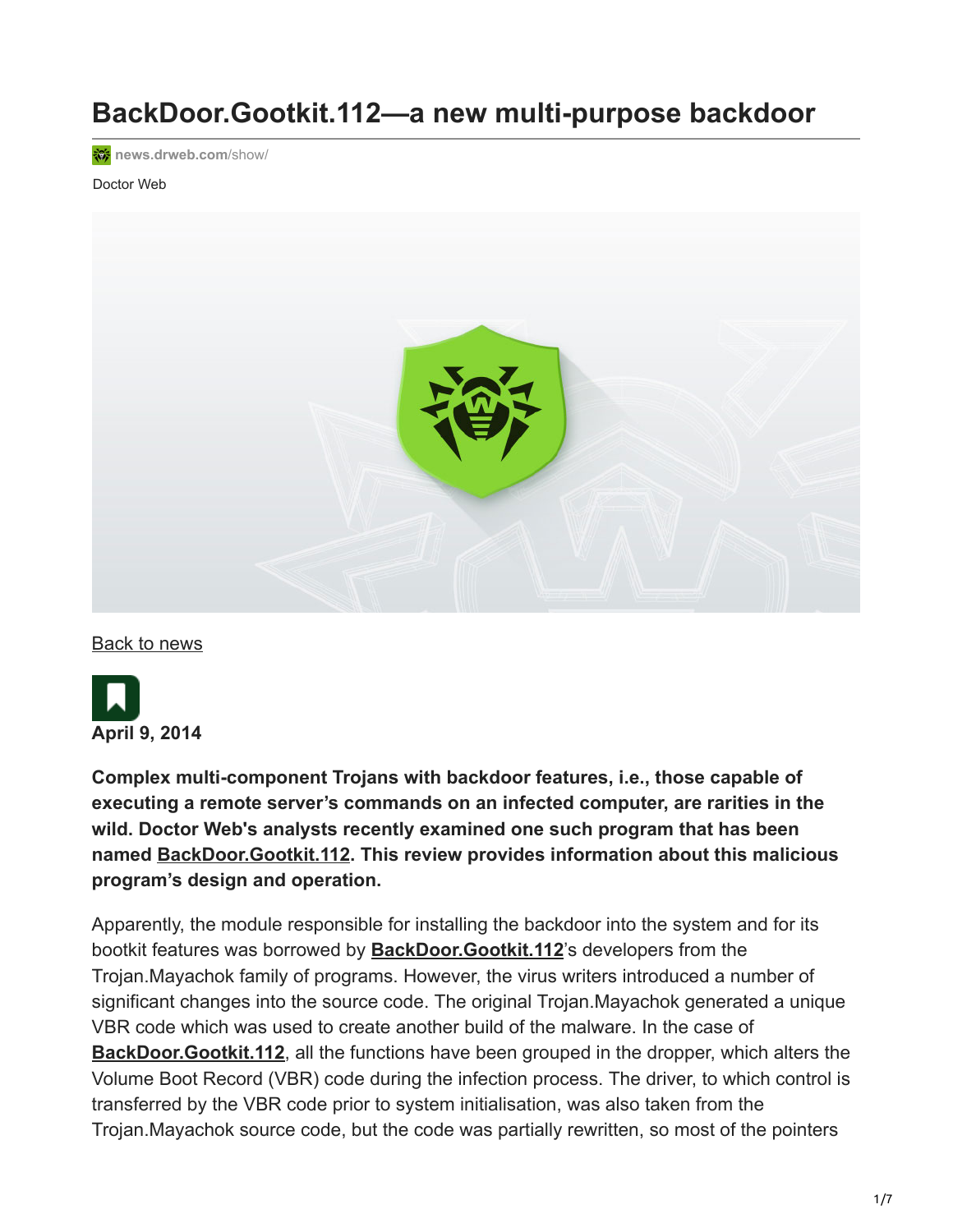(the shell-code to perform injections, and various tables) have been changed for reasons unknown. However, some pointers remained intact. In particular, one of them refers to the Homer Simpson quotation "Just pick a dead end and chill out till you die", which is output in the debugger after the loader's initialisation. It is noteworthy that similar strings (mostly Homer Simpson quotations) were displayed in the debugger by TDSS Trojans (starting with BackDoor.Tdss.565 (TDL3) and older versions). The name Gootkit can be found in both the loader and the payload module code.



In addition, all the driver components responsible for its interaction with other components operating in the user mode were also removed—in particular, the driver that enables them to use VFS. However, **[BackDoor.Gootkit.112](https://vms.drweb.com/search/?q=BackDoor.Gootkit.112&lng=en)** has features responsible for VFS initialisation and protection.

Information about the payload module **[BackDoor.Gootkit.112](https://vms.drweb.com/search/?q=BackDoor.Gootkit.112&lng=en)** is stored in the Windows registry branch HKLMSOFTWARECXSW as binaryImage32 or binaryImage64, depending on the OS platform (32- or 64-bit).



To retrieve the payload, **[BackDoor.Gootkit.112](https://vms.drweb.com/search/?q=BackDoor.Gootkit.112&lng=en)** injects special shell code into the processes SERVICES.EXE, EXPLORER.EXE, IEXPLORE.EXE, FIREFOX.EXE, OPERA.EXE, and CHROME.EXE. Very few malicious programs inject their code by creating a new user mode thread involving CSRSS.EXE.

The main objective of the injected shell code is to download the payload module from the system registry or from a remote server on the Internet. Payload binary files are compressed and encrypted.

To bypass the UAC and elevate its privileges in an infected system, **[BackDoor.Gootkit.112](https://vms.drweb.com/search/?q=BackDoor.Gootkit.112&lng=en)** employs a shim (Microsoft Windows Application Compatibility Infrastructure). The Trojan employs the SQL Server Client Network Utility (cliconfg.exe) whose manifest file has the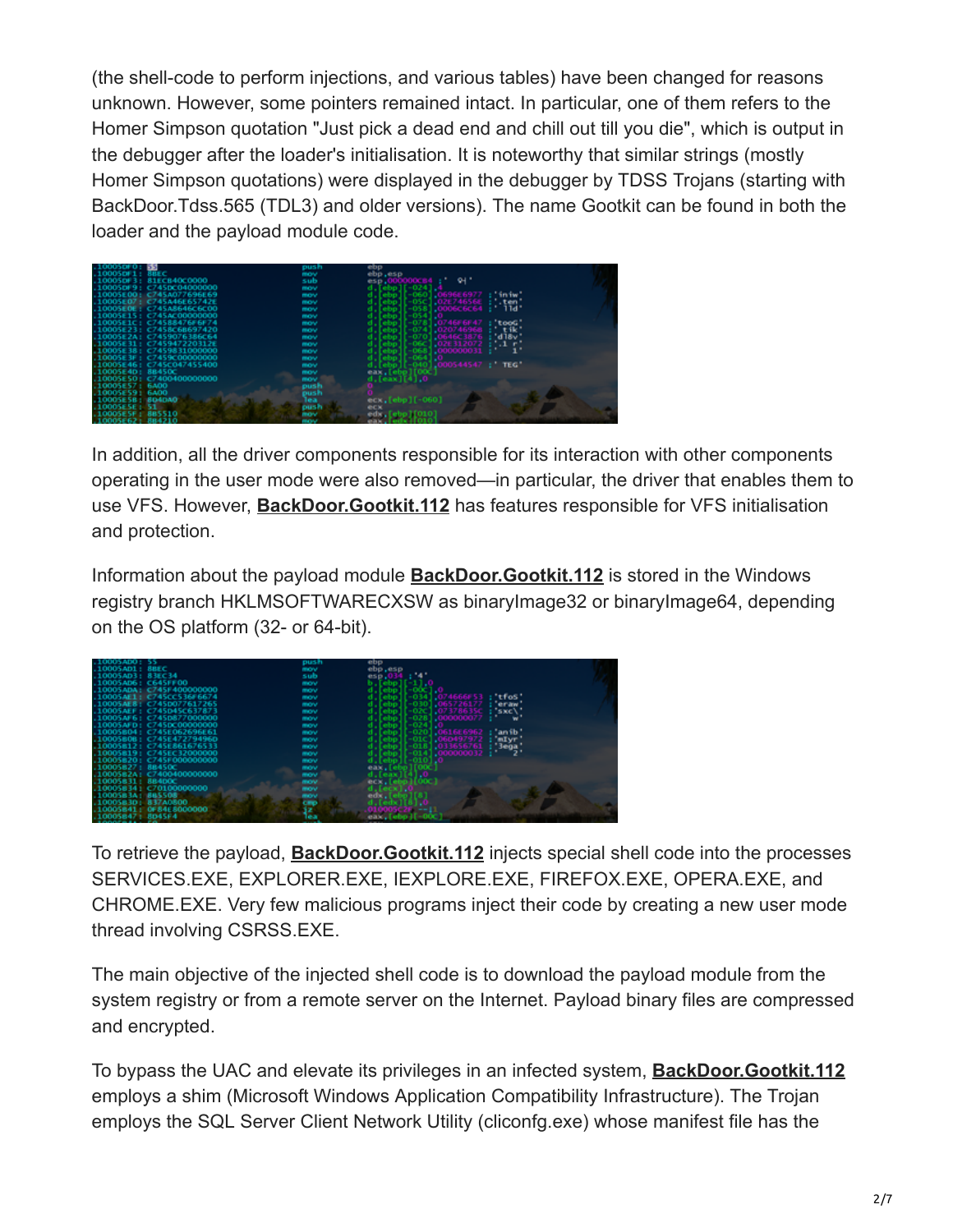attribute AutoElevate set to true, so Windows elevates the privileges of such applications without involving the UAC.

**[BackDoor.Gootkit.112](https://vms.drweb.com/search/?q=BackDoor.Gootkit.112&lng=en)** uses the file apphelp.dll to create a fix database. The Trojan generates the database's name and the value of the Application parameter randomly. To load the Trojan code, it uses the routine RedirectEXE, which lets one executable be run instead of another one. **[BackDoor.Gootkit.112](https://vms.drweb.com/search/?q=BackDoor.Gootkit.112&lng=en)** uses RedirectEXE parameters to specify the path to its executable and a link to the created database.

|                                                                                              | . .                                                                                      |            |                          |                     |
|----------------------------------------------------------------------------------------------|------------------------------------------------------------------------------------------|------------|--------------------------|---------------------|
| <b>Compatibility Adr</b><br>Edit View<br><b>File</b><br>New <b>P</b> Ope                     | <b>Compatibility Fixes</b><br>Select compatibility fixes to be applied for this program. |            |                          |                     |
| System Databa<br>Application<br>Compatibili<br>Compatibili                                   | Compatibility Fixes:<br><b>Name</b>                                                      | Parameters | Show All<br>Command-line | Clear all<br>Module |
| RedrectEXE<br>Installed Datab<br>d7AONC2x<br>G) -<br>$\mathbf{x}$<br>Options for RedirectEXE |                                                                                          |            |                          |                     |
| Command line:<br>"C:\Users\                                                                  | NopData\Local\Temp\3421234.exe" <z "c:\users\<="" th=""><th></th><th></th><th></th></z>  |            |                          |                     |
| Module Information                                                                           |                                                                                          |            |                          | ۲                   |
| Module name:                                                                                 |                                                                                          | Add        |                          | Test Run            |
| i Include<br><b>Exclude</b>                                                                  |                                                                                          | Remove     | Finish                   | Cancel              |

After that, the fix database (shim) is installed in the system by means of **sdbinst.exe** whose manifest also has the parameter AutoElevate set to true, so it runs on Windows with special privileges. Overall, the UAC bypass scheme looks as follows:

- 1. The Trojan creates and installs a new fix database (shim);
- 2. It then launches cliconfg.exe with elevated privileges;
- 3. The shim unloads the original process and uses RedirectEXE to launch the Trojan.

**[BackDoor.Gootkit.112](https://vms.drweb.com/search/?q=BackDoor.Gootkit.112&lng=en)**'s payload is implemented in a large, five megabyte executable written in C++. Most of this file is a JavaScript interpreter known as Node.JS. The executable file contains more than 70 pieces of JavaScript code. A significant portion of them constitutes the Node.JS core which provides an easily accessible interface to work with native objects. Some scripts incorporate the Trojan's payload: they enable the backdoor to execute commands from a remote server and download additional modules stored in the Windows registry, similarly to the main module of **[BackDoor.Gootkit.112](https://vms.drweb.com/search/?q=BackDoor.Gootkit.112&lng=en)**. The Trojan can execute the following commands:

- Intercept http traffic;
- Inject code into other processes;
- Block specific URLs;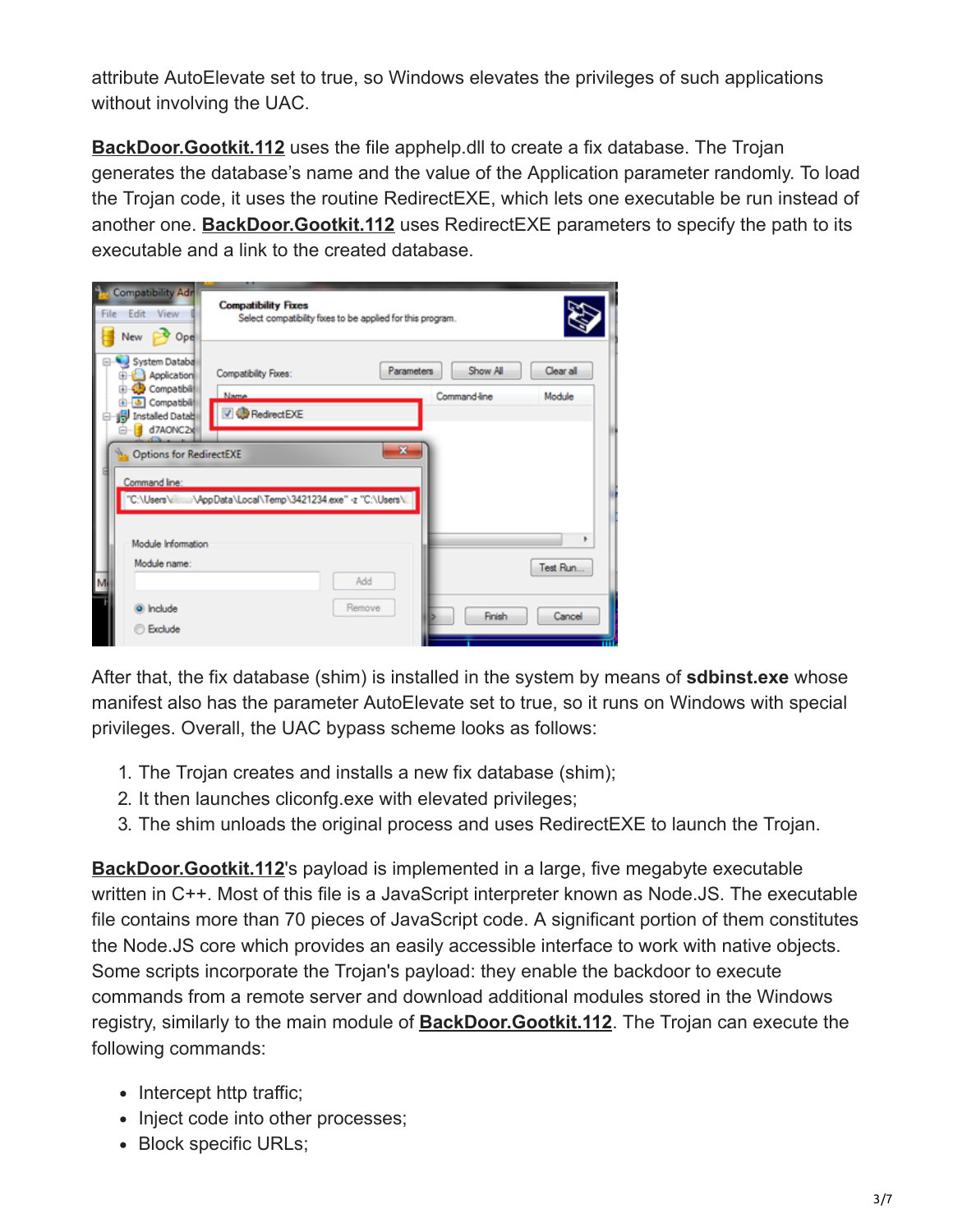- Take screenshots;
- Acquire the list of running processes;
- Acquire the list of local users and groups;
- End specified processes;
- Execute shell commands;
- Launch executables;
- Auto update.

and some other.

As mentioned above, the program uses a rare method for injecting code into running processes. A similar algorithm was described on the forum wasm.ru by a user with the alias Great:



His description contained exit statuses which were similar to those found in the disassembled code of **[BackDoor.Gootkit.112](https://vms.drweb.com/search/?q=BackDoor.Gootkit.112&lng=en)**: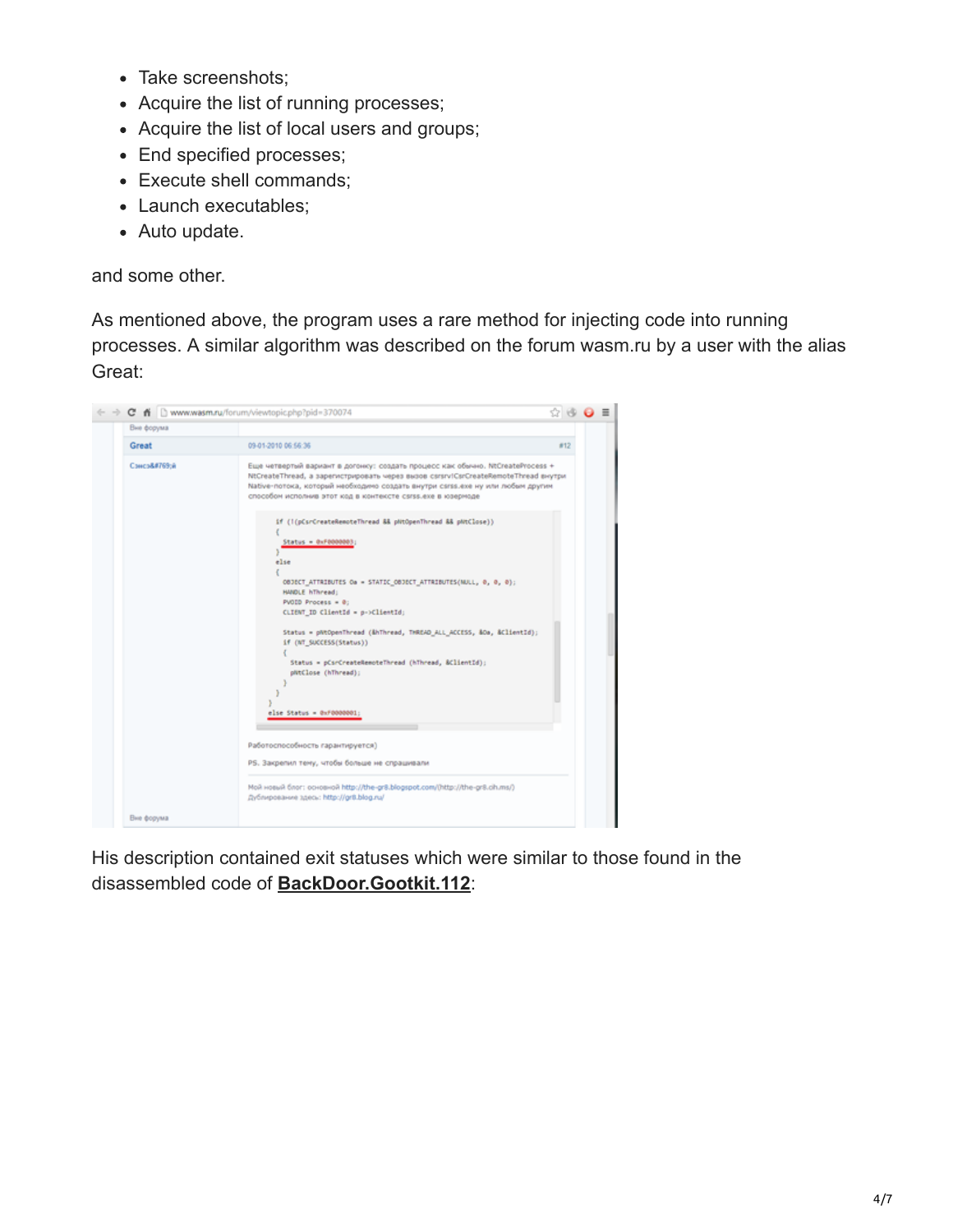

One would assume that the virus writer simply borrowed code from the public source, but the code posted on the forum also described the object called

**DRIVER\_TO\_SHELLCODE\_PARAMETERS**. An object with the same name was also discovered in a personal blog of another user who provided a detailed description of the injection method and claimed that he developed it in cooperation with Ilya Great:



The blogger also expressed his great interest in Node.JS whose features are used extensively in the Trojan's code. Moreover, the person also published a post entitled "NoteJS\C++: Native extension for the Registry" in which he described a method for working with the Windows registry branch **SOFTWARE\CXS**: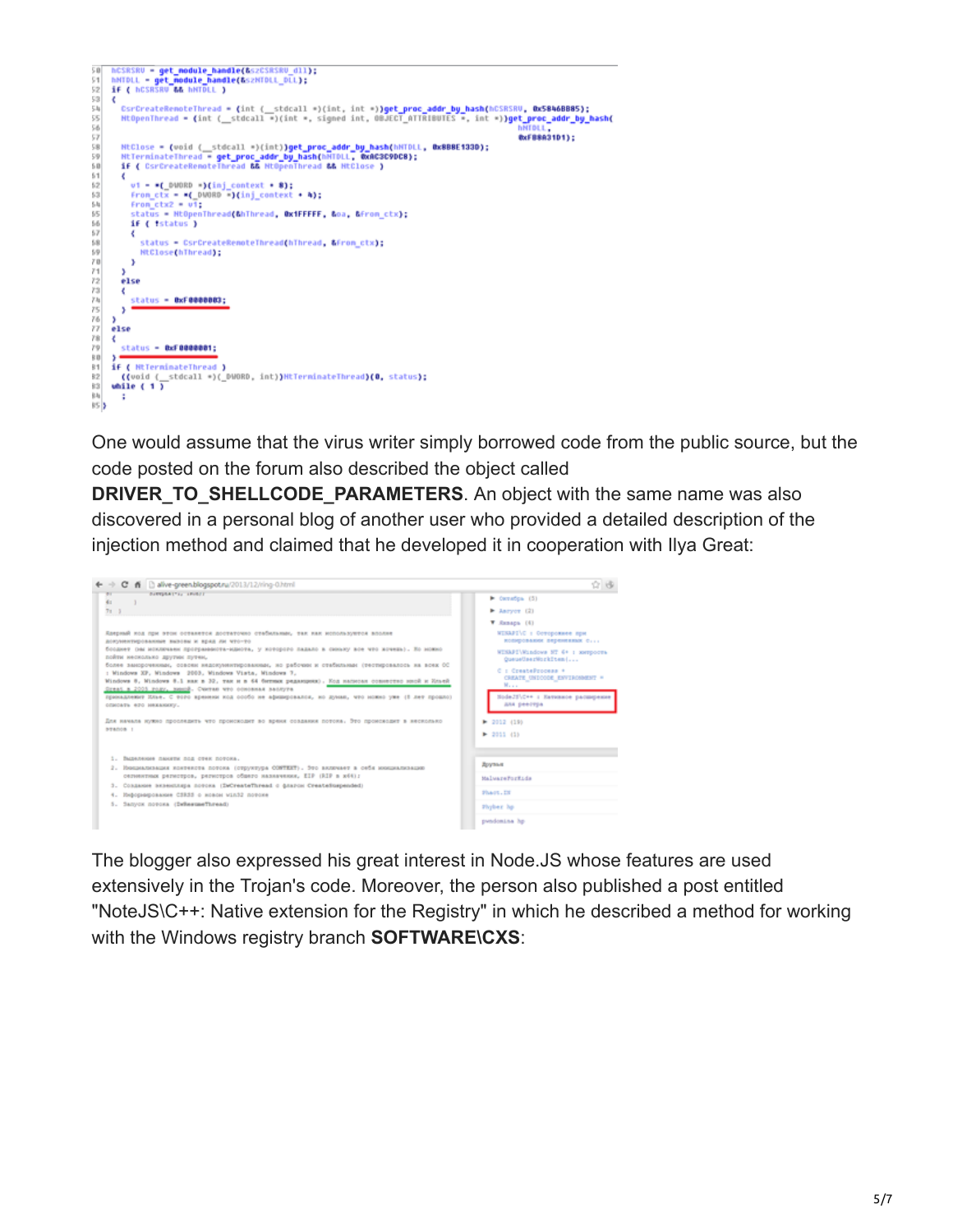

Another post of his, entitled "NodeJS: Spyware in Javascript?", contains a reference to **SpywareModule** whose methods incorporate the prefix 'Sp'.



**[BackDoor.Gootkit.112](https://vms.drweb.com/search/?q=BackDoor.Gootkit.112&lng=en)** incorporates similar code.